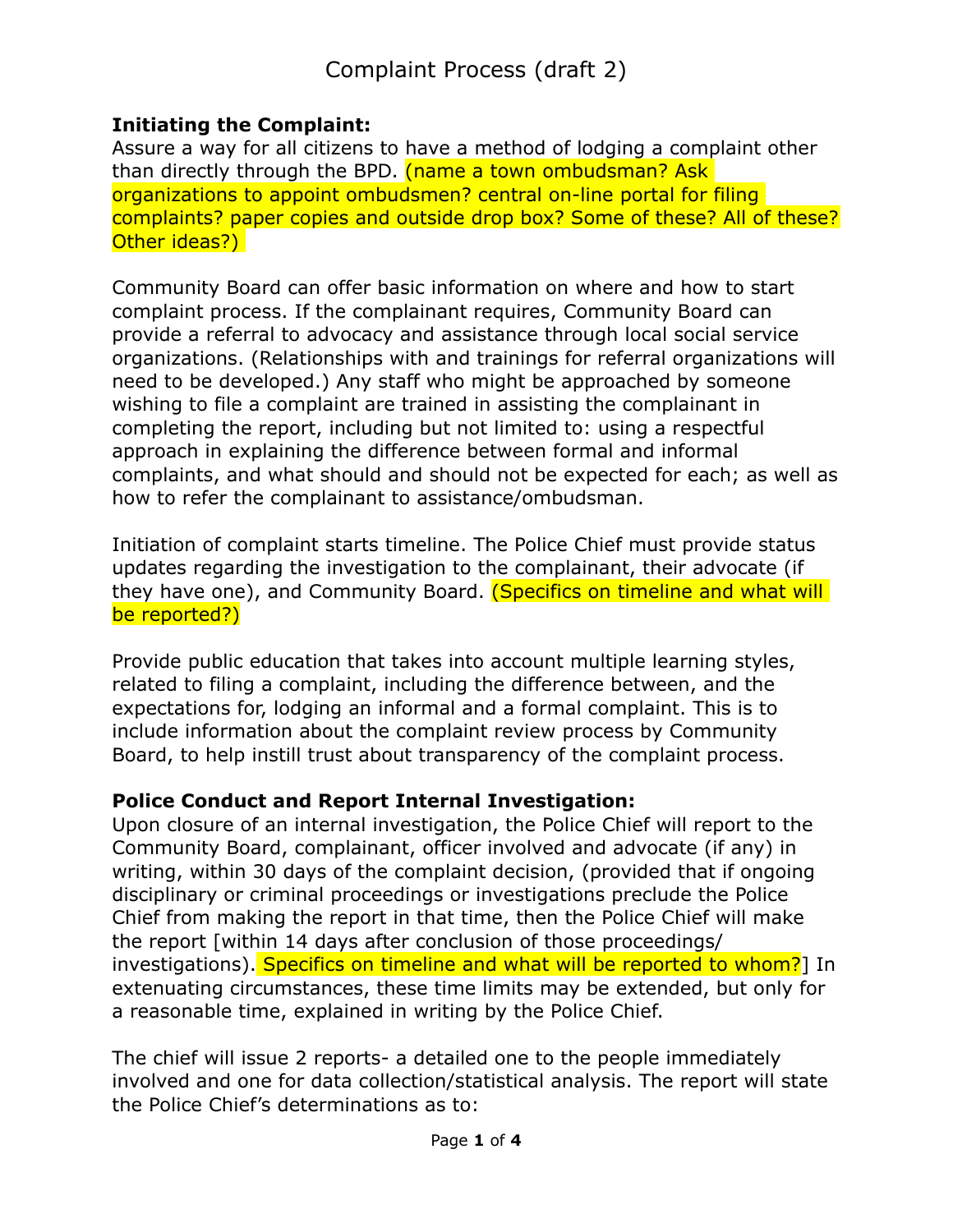- $\infty$  the facts of the incident;
- $\infty$  whether there was any inappropriate conduct by the BPD;
- $\infty$  any discipline that has been or will be imposed;
- $\infty$  any changes in BPD policies or procedures that ought to be made as a result of the incident.
- Demographics of people involved?

#### **Internal Investigation Review by Community Board**

Once the person's complaint is investigated by the police, if the complainant, others involved (including BPD), or Community Board feel more action is required, the Community Board will do a review. The request for a review can be done anonymously.

There is no time limit, the Community Board will exercise appropriate caution in reviewing an incident that is not recent, but will recognize that no matter how old an incident is, it may hold lessons for the future. Need for clarity around this wording?

Community Board gathers information from the complainant, willing third parties, and publicly available sources; interviews the Police Chief, Deputy Police Chief, or Professional Standards Section Lieutenant. The Community Board may, during the course of its investigation, request all information related to the complaint.

The BPD will make available to two or three designated Community Board members (called "Information Managers"), all records, data, and other requested information relevant to the complaint. The Information Managers will not disclose confidential information or records and will be subject to the same penalties as the legal custodian of the information or records for any unlawful or unauthorized disclosure. The Information Managers will work with the Police Chief, Town Attorney, Town Manager, Town Information Technology Any Community Board member, liaison or advocate who has access to the details of the complainant's identity will sign appropriate confidentiality agreements. [Do we strike this idea completely?]

Should the Police Chief and/or Town Manager fail to respond, the Selectboard will compel response. If they *cannot* respond, the chief will offer an explanation to the Selectboard and Community Board in writing as to why.

#### **Response to Review**

When the Community Board has completed its review of an incident, it will issue a report to the Police Chief, the Town Manager, and the Town Attorney.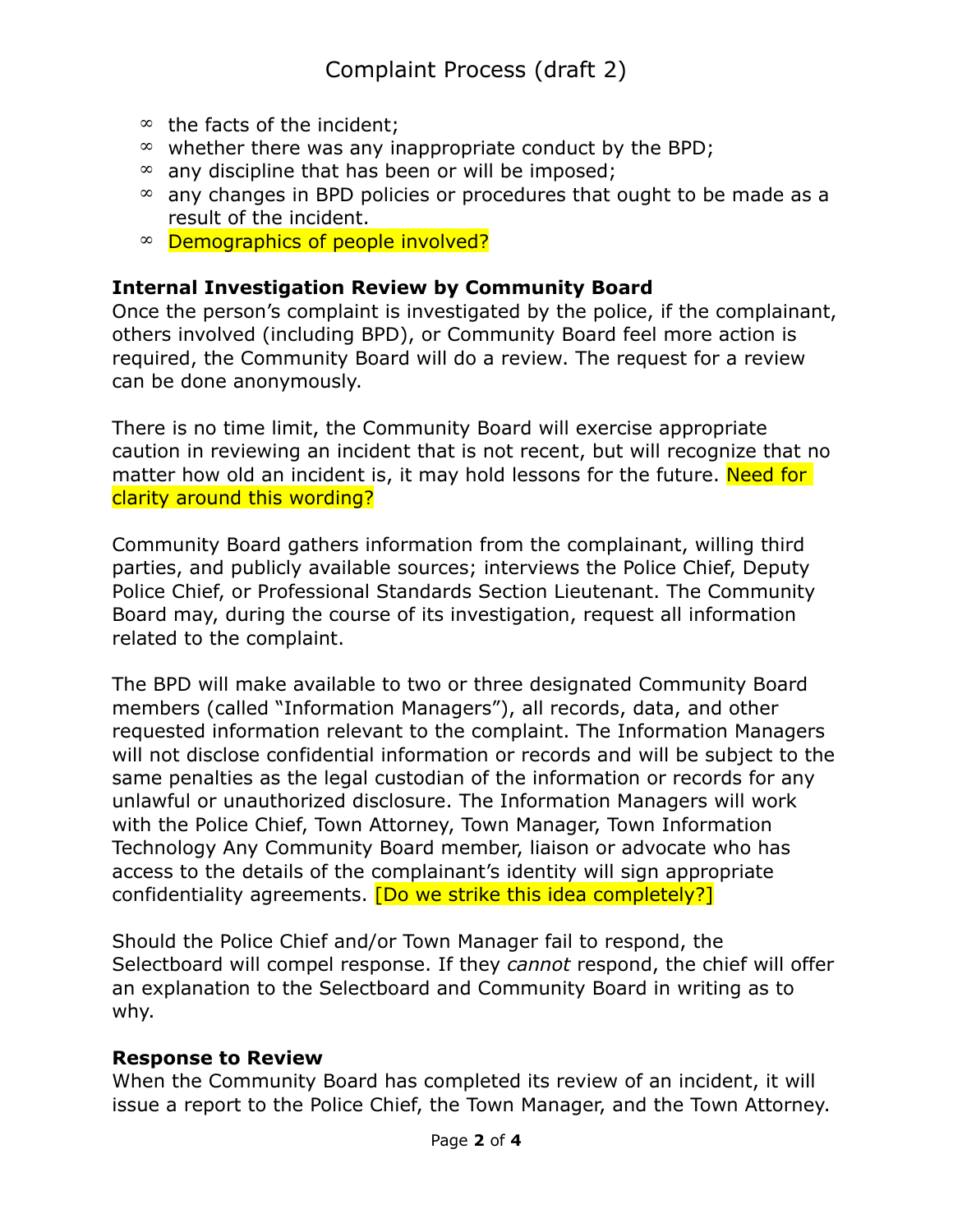Except in cases filed anonymously, the Community Board will also issue its report to the complainant, and, in most cases, it will issue its report to the public.

The Community Board's final report about an incident will state its conclusions, including:

- $\infty$  whether under the facts and circumstances there was any inappropriate conduct by the police;
- $\infty$  what the response of the BPD and, if appropriate, of the Town, should be or should have been;
- $\infty$  any items discovered in the review that would add an additional ground for complaint to what had originally been filed; and
- $\infty$  any changes in policies or procedures that ought to be made as a result of the incident.

The Community Board will work directly with BPD and the complainant to collaborate on a conclusion that both the complainant and the BPD are comfortable with. Community Board could also offer many out-of-the-box modes to resolve complaints, including but not limited to:

- $\infty$  facilitating sessions in which persons involved in the incident and others with an interest in it (including representatives of the BPD) can participate on a voluntary basis, the aim being to achieve fuller mutual understanding without recrimination.
- $\infty$  establishing a dispute resolution process If a complainant so requests it, or provide opportunities to discuss the report.
- $\infty$  Hosting forums and listening sessions

Following any of these, the Community Board may, if it deems it appropriate, issue a supplemental report. These kinds of solutions would only be implemented with the full agreement and buy-in from those involved, and with full confidentiality assured.

If the Community Board's final report recommends action by the Police Chief or the Town Manager, the person to whom the recommendation is directed will respond to the Community Board in writing, and will respond within 30 days or a reasonable time frame. The response will state with particularity

- $\infty$  the extent to which the Town/BPD accepts the recommendations;
- $\infty$  the actions, if any, that the Town/BPD has taken or will take in acting on the recommendations; and
- $\infty$  to the extent that the Town/BPD does not accept the recommendations, the reasons why.